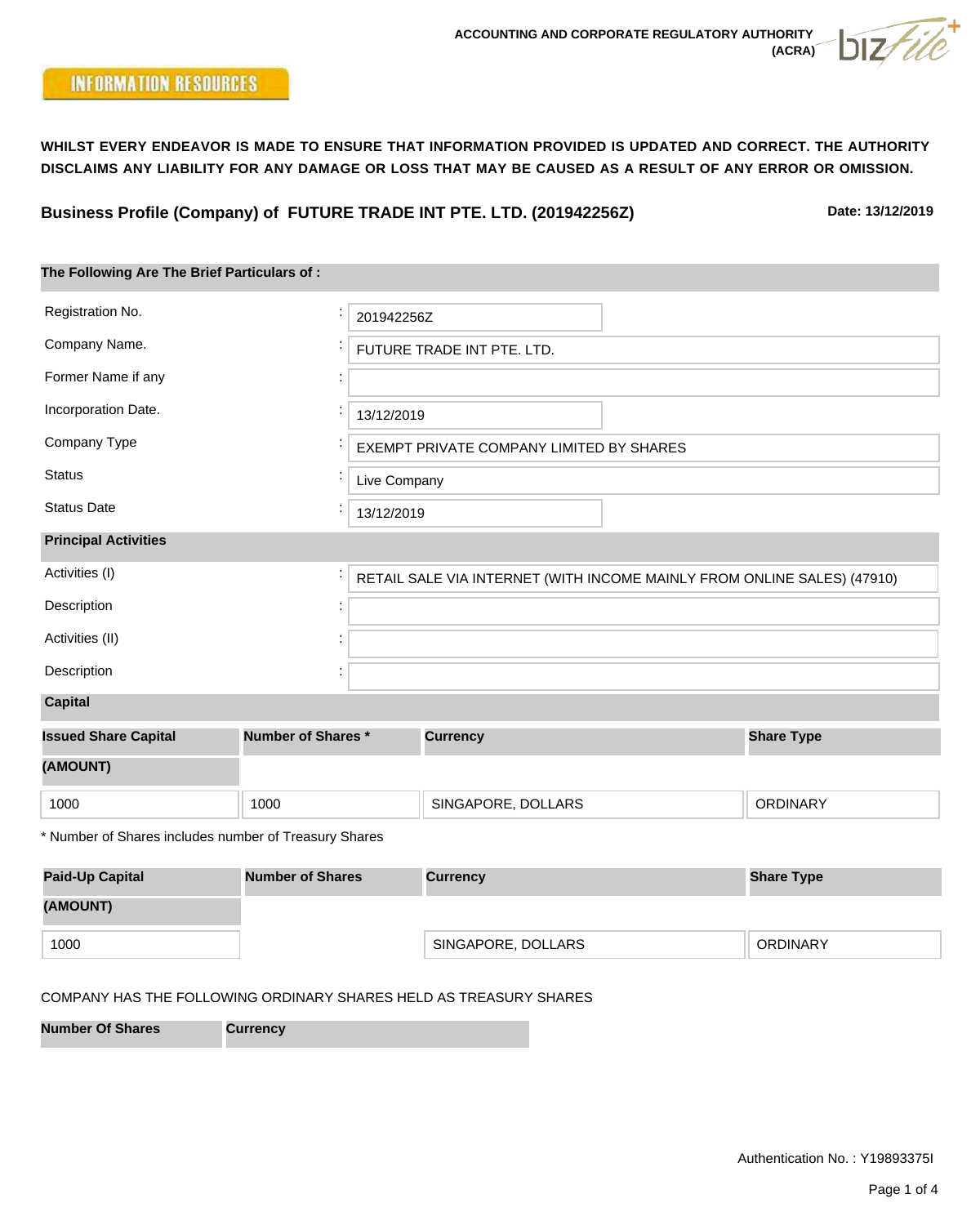**Business Profile (Company) of FUTURE TRADE INT PTE. LTD. (201942256Z)**

**Date: 13/12/2019**

| <b>Registered Office Address</b>                                                   |  | <b>68 CIRCULAR ROAD</b><br>#02-01<br><b>SINGAPORE (049422)</b> |                             |                    |                       |                |            |                            |
|------------------------------------------------------------------------------------|--|----------------------------------------------------------------|-----------------------------|--------------------|-----------------------|----------------|------------|----------------------------|
| Date of Address                                                                    |  | 13/12/2019                                                     |                             |                    |                       |                |            |                            |
| Date of Last AGM                                                                   |  |                                                                |                             |                    |                       |                |            |                            |
| Date of Last AR                                                                    |  |                                                                |                             |                    |                       |                |            |                            |
| FYE As At Date of Last AR                                                          |  |                                                                |                             |                    |                       |                |            |                            |
| <b>Audit Firms</b>                                                                 |  |                                                                |                             |                    |                       |                |            |                            |
| <b>NAME</b>                                                                        |  |                                                                |                             |                    |                       |                |            |                            |
| <b>Charges</b>                                                                     |  |                                                                |                             |                    |                       |                |            |                            |
| <b>Charge No.</b><br><b>Date Registered</b>                                        |  | <b>Currency</b>                                                |                             |                    | <b>Amount Secured</b> |                | Chargee(s) |                            |
| <b>Officers/Authorised Representative(s)</b>                                       |  |                                                                |                             |                    |                       |                |            |                            |
| <b>Name</b>                                                                        |  | ID                                                             |                             | <b>Nationality</b> |                       | Source of      |            | <b>Date of Appointment</b> |
| <b>Address</b>                                                                     |  |                                                                | <b>Position Held</b>        |                    |                       | <b>Address</b> |            |                            |
|                                                                                    |  |                                                                |                             |                    |                       |                |            |                            |
| <b>MERIL RID</b>                                                                   |  |                                                                | 345636770<br><b>BRITISH</b> |                    |                       | <b>ACRA</b>    |            | 13/12/2019                 |
| 9 ST. MARTIN'S ROAD, STOCKWELL<br>LONDON SW90SP, UNITED KINGDOM                    |  |                                                                |                             | Director           |                       |                |            |                            |
| <b>WANG HUILING</b>                                                                |  | S8135583E                                                      |                             | SINGAPORE CITIZEN  |                       | <b>OSCARS</b>  |            | 13/12/2019                 |
| 28 ALEXANDRA VIEW<br>#09-08<br><b>ALEX RESIDENCES</b><br><b>SINGAPORE (158744)</b> |  |                                                                |                             | Director           |                       |                |            |                            |
| KHAIRUNNISAH BINTE ABDUL RAHIM                                                     |  | S9038306Z                                                      |                             | SINGAPORE CITIZEN  | <b>ACRA</b>           |                |            | 13/12/2019                 |
| 80 ROBINSON ROAD<br>#08-01<br><b>SINGAPORE (068898)</b>                            |  |                                                                |                             | Secretary          |                       |                |            |                            |
| CHENG KOK YONG, VINCENT                                                            |  | S8836733B                                                      |                             | SINGAPORE CITIZEN  |                       | <b>ACRA</b>    |            | 13/12/2019                 |
| 80 ROBINSON ROAD<br>#08-01<br>SINGAPORE (068898)                                   |  |                                                                |                             | Secretary          |                       |                |            |                            |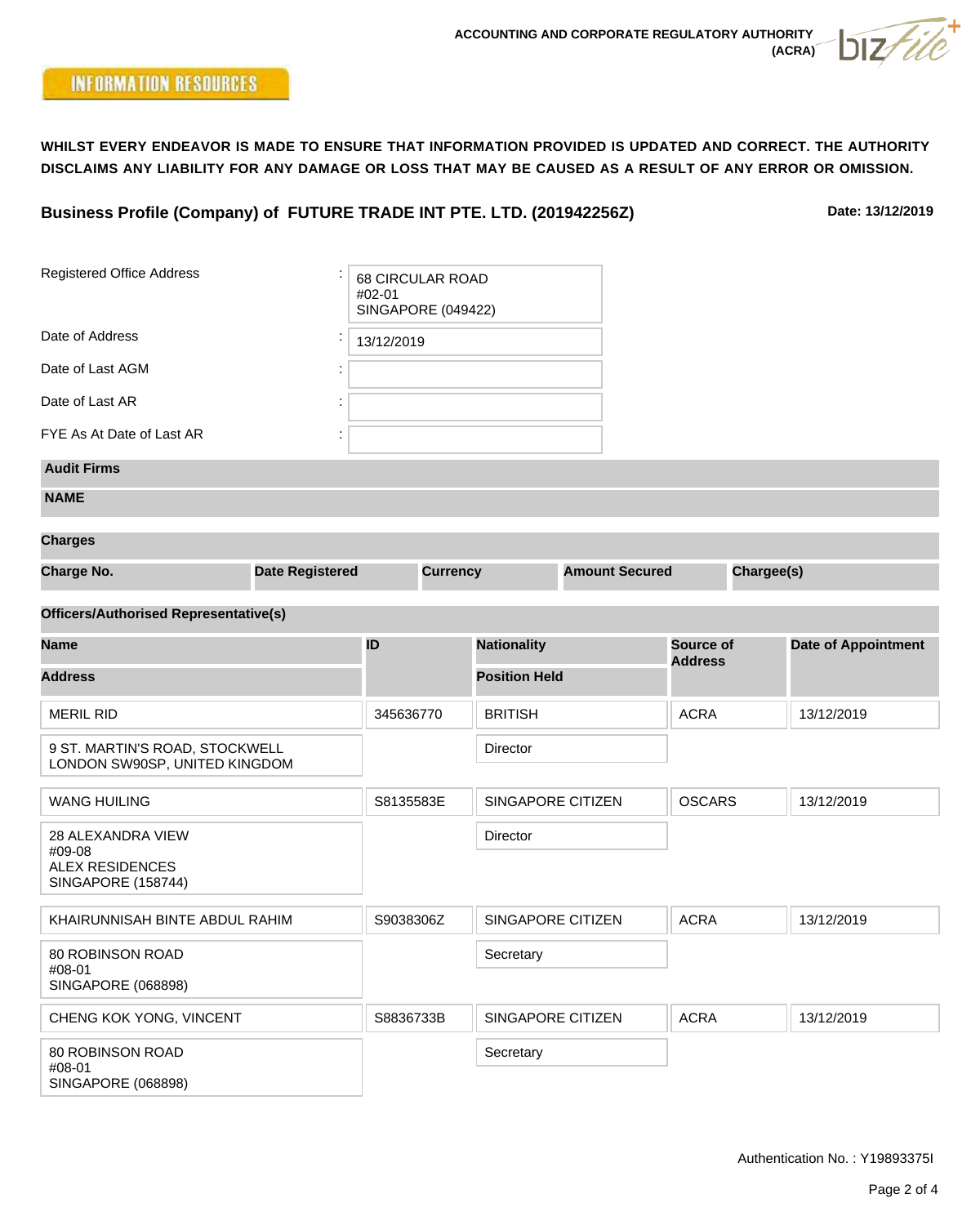**Business Profile (Company) of FUTURE TRADE INT PTE. LTD. (201942256Z)**

**Date: 13/12/2019**

|                | Shareholder(s)                                                            |                    |                                                     |                                    |                        |  |
|----------------|---------------------------------------------------------------------------|--------------------|-----------------------------------------------------|------------------------------------|------------------------|--|
| <b>Name</b>    |                                                                           | ID                 | <b>Nationality/Place of</b><br>incorporation/Origin | <b>Source of</b><br><b>Address</b> | <b>Address Changed</b> |  |
| <b>Address</b> |                                                                           |                    |                                                     |                                    |                        |  |
|                | <b>MERIL RID</b>                                                          | 345636770          | <b>BRITISH</b>                                      | <b>ACRA</b>                        |                        |  |
|                | 9 ST. MARTIN'S ROAD, STOCKWELL<br>LONDON SW90SP, UNITED<br><b>KINGDOM</b> |                    |                                                     |                                    |                        |  |
|                | Ordinary(Number)                                                          | Currency           |                                                     |                                    |                        |  |
|                | 1000                                                                      | SINGAPORE, DOLLARS |                                                     |                                    |                        |  |
|                |                                                                           |                    |                                                     |                                    |                        |  |

## **Abbreviation**

- UL Local Entity not registered with ACRA
- UF Foreign Entity not registered with ACRA
- AR Annual Return
- AGM Annual General Meeting
- FS Financial Statements
- FYE Financial Year End

OSCARS - One Stop Change of Address Reporting Service by Immigration & Checkpoint Authority.

## **Note :**

- The information contained in this Business Profile is extracted from lodgements filed by this entity with ACRA.

- The list of officers for this entity is available for online authentication within 30 days from the date of purchase of this Business Profile. Please scan the QR code available on the last page of this profile to access the authentication page. For more information, please visit www.acra.gov.sg.

FOR REGISTRAR OF COMPANIES AND BUSINESS NAMES SINGAPORE

RECEIPT NO. : ACRA191213059021 (Free Business Profile by ACRA)

DATE : 13/12/2019